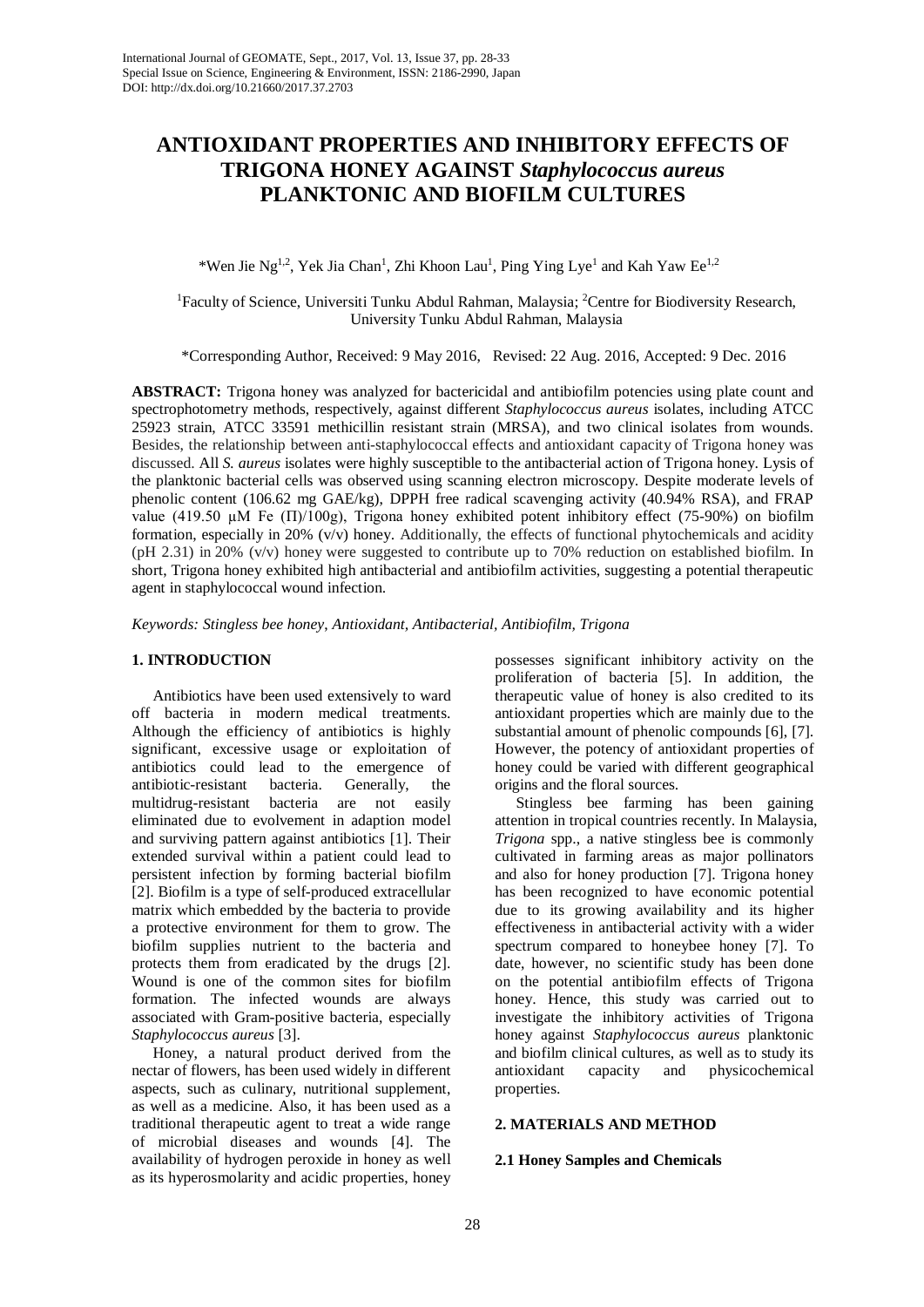Trigona honey sample was obtained from authorized bee farmers in Malaysia. The sample was kept in the dark at room temperature. All chemicals used were of analytical grade, unless stated otherwise.

# **2.2 Clinical Bacterial Isolates Identification**

Clinical wound samples were collected from a local hospital and were cultured on agar plates. Single colonies formed were further identified with mannitol fermenting test, Gram staining, catalase and coagulase tests, API® Staph identification system, and Kirby-Bauer antibiotic susceptibility test. Standard strains of *S. aureus* (ATCC 25923 and ATCC 33591) were also tested and adopted as the reference for the identification of clinical isolates.

## **2.3 Antibacterial Assessments**

### *2.3.1 Plate count method*

The anti-staphylococcal activity of Trigona honey was evaluated via plate count method. A 20 µL of 0.5 McFarland bacterial suspensions was mixed with 1980 µL of honey in a tube. After that, 20 µL of the mixture was added into 180 µL of normal saline (NaCl, 0.85% w/v) in another tube. Then, 10 uL of the mixture was evenly spread onto mannitol salt agar (MSA) followed by incubation at 37°C for 24 h together with the tube. A second set of spread plate was performed after 24 h of incubation using the same dilution method. The number of colonies formed on the MSA at 0-hour and 24-hour were recorded. The assay was triplicated and the mean value was obtained.

#### *2.3.2 Scanning electron microscopic examination*

Bacterial cultures were centrifuged (3500 rpm, 10 min) after 24-h incubation with Trigona honey at 37°C and the pellets were fixed with glutaraldehdye, 2.5% (v/v) overnight. The cultures were then washed with PBS and underwent serial dehydration with ascending concentrations of ethanol and subjected to critical point drying. The sample was then subsequently coated with platinum, placed onto the copper stage holder and examined by scanning electron microscope (JEOL JSM-7610F FEG).

#### **2.4 Antibiofilm Evaluation**

#### *2.4.1 Effect on established biofilm*

According to the modified procedure of [3], 200 µL of 0.5 MacFarland bacterial cell suspensions was pipetted into corresponding wells

of a 96-well, flat-bottomed microtitre plate and incubated at 37°C for 24 h without shaking. After incubation, planktonic cells were carefully removed without touching the side and the bottom of the wells. After that, 200 µL of honey sample with a concentration range of  $20-100\%$  (v/v) was added into respective wells and was incubated overnight. Bacterial suspension in the well without honey was served as positive control. After incubation, honey samples were removed and the wells were washed with 200  $\mu$ L of 0.01 M PBS. The biofilm was then fixed with 200 µl of 2.5% (v/v) glutaraldehyde for 10 min and then washed again with 200 µL of PBS. The fixed biofilm was then stained with 200  $\mu$ L of 0.25% (v/v) crystal violet for 10 min followed by washing with 200 µL PBS for five times. The microtiter plate was then kept at room temperature overnight. The dried stained biofilm was reconstituted with 200 µL acetone-ethanol solvent (1:1 ratio) and kept for 10 min. A 20  $\mu$ L of resulting solution was diluted into 200 µL final volume with acetone-ethanol solvent (1:1 ratio) prior recording the absorbance (*A*) reading at 570 nm using microtiter plate reader. The assay was triplicated and the average value was obtained. The biofilm biomass reduction (%) was calculated with Eq.  $(1)$ .

positive control (A) – sample (A) 
$$
\times
$$
 100% (1) positive control (A)

#### *2.4.2 Inhibition of biofilm formation*

According to the procedure of [3] with modification, 1 mL of 0.5 McFarland bacterial cell suspensions was mixed with 1 mL of honey sample with a concentration range of 20-100%  $(v/v)$ . Then, 200  $\mu$ L of the mixture was pipetted into corresponding wells of a 96-well, flatbottomed microtitre plate and was incubated at 37°C for 24 h without shaking. Bacterial suspension in the wells without honey was served as positive control. After incubation, the mixture of honey sample and planktonic bacteria was removed. The formed biofilm was fixed with 200 µL of 2.5% (v/v) glutaraldehyde for 10 min and then washed with 200 µL of PBS. Next, the biofilm was stained with 200  $\mu$ L of 0.25% (v/v) crystal violet for 10 min followed by washing with 200 µL PBS for five times. The microtiter plate was then kept at room temperature overnight. The dried stained biofilm was reconstituted with 200 µL acetone-ethanol solvent (1:1 ratio) and kept for 10 min. A 20 µL of resulting solution was diluted into 200 µL final volume with acetone-ethanol solvent (1:1 ratio) prior recording the absorbance (*A*) reading at 570 nm using microtiter plate reader, and the reduction extent (%) of biofilm biomass was calculated with Eq.  $(1)$ .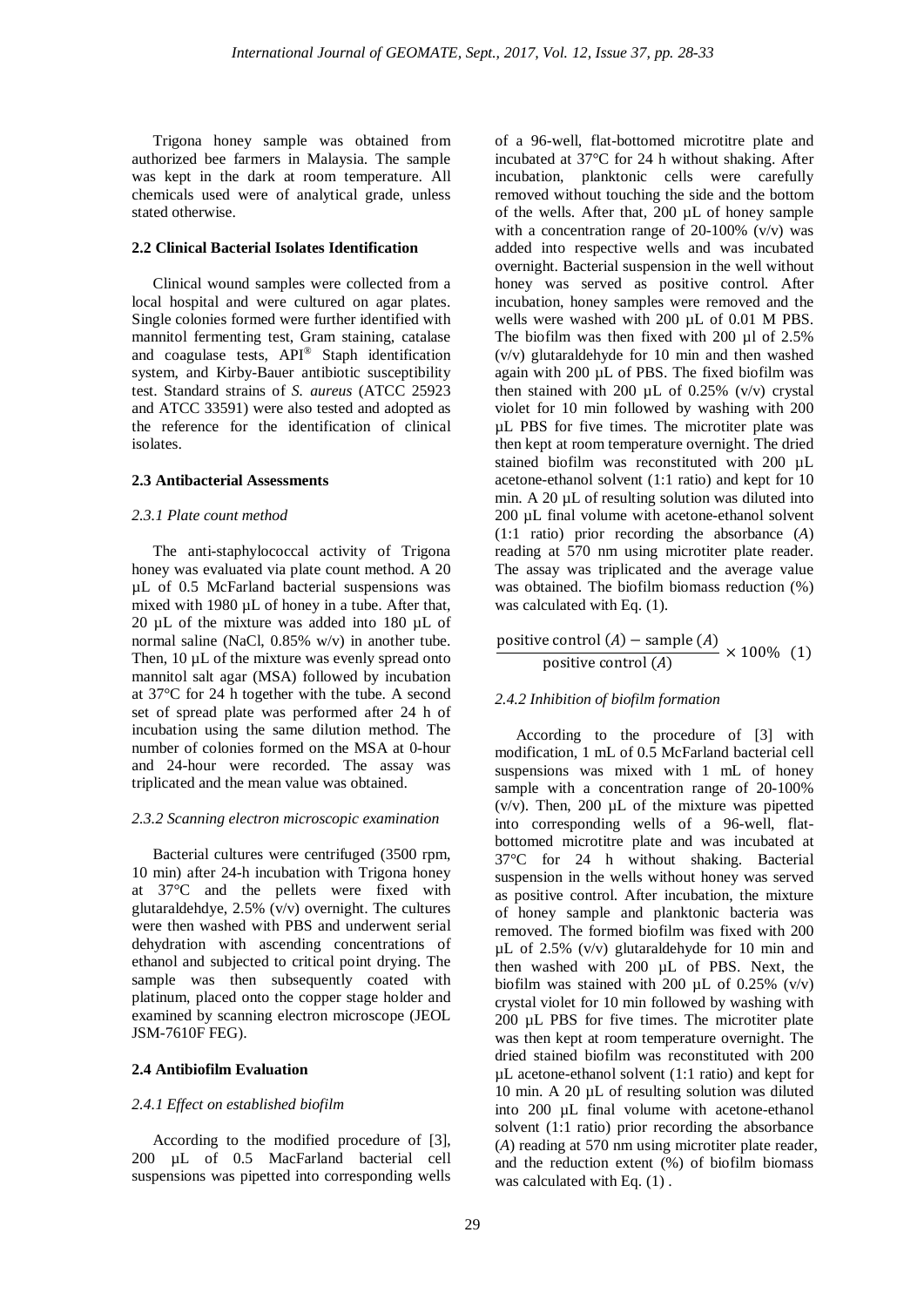#### **2.5 Physicochemical Analyses**

### *2.5.1 Total phenolic content*

Folin-Ciocalteu procedure was adopted as described by [8], [9] with modification. Briefly, 0.5 mL of Folin-Ciocalteu's phenol reagent was mixed with 0.5 mL of honey sample and was allowed to stand for 3 min. After that, 0.5 mL of  $10\%$  (w/v) Na<sub>2</sub>CO<sub>3</sub> solution was added, followed by distilled water to the final volume of 5 mL. After incubation in the dark for 90 min, the absorbance of the mixture at 725 nm was measured using a spectrophotometer. This assay was standardized against a calibration curve of gallic acid (20-100 µg/mL) in distilled water. This assay was triplicated and the results were expressed as milligrams of gallic acid equivalents (GAE) per kilogram of honey accordance to Eq. (2).

Gallic acid 
$$
\left(\frac{mg}{mL}\right) \times \text{honey (mL)}
$$
  
honey (kg) (2)

#### *2.5.2 DPPH free radical scavenging activity (RSA)*

In this assay [8], 1.5 mL of DPPH methanol solution (0.09 mg/mL) was mixed with 0.75 mL of honey sample (0.1 g/mL). The negative control was prepared by mixing 1.5 mL of DPPH methanol solution (0.09 mg/mL) with 0.75 mL of distilled water. The mixture was shaken vigorously and incubated at room temperature in the dark for 30 min prior to the measurement of absorbance (*A*) at 517 nm using a spectrophotometer. This assay was triplicated and the average value was obtained and expressed as % RSA by using Eq. (3).

$$
\frac{1 - \text{negative control (A)}}{\text{sample (A)}} \times 100\% \tag{3}
$$

#### *2.5.3 Ferric reducing antioxidant power (FRAP)*

According to the procedure of [10] with modification, FRAP reagent was prepared by mixing 50 mL of acetate buffer (0.3 M, pH 3.6) with 5 mL of 2,4,6-tri[2-pyridyl]-s-triazine (TPTZ) solution (10 mM in 40 mM HCl solution) and 5 mL of FeCl3·6H2O solution (20 mM). Prior to the assay, FRAP reagent was warmed at 37°C for 30 min. After that, 1.5 mL of FRAP reagent was mixed with 200 uL of ferrous sulfate standard solution (100-1000  $\mu$ M) and 200  $\mu$ L of honey sample  $(0.1 \text{ g/mL})$  individually. The mixtures were then incubated at 37°C for 4 min prior to the measurement of absorbance at 593 nm. The assay was triplicated and the average FRAP value was reported as  $\mu$ M Fe ( $\Pi$ ) equivalent per 100 g of honey accordance to Eq. (4).

Ferrous sulfate 
$$
\left(\frac{\mu M}{mL}\right) \times \text{honey (mL)}
$$
  
honey (g)  $\times 100$  (4)

# *2.5.4 pH measurement*

The pH value of the Trigona honey was measured using a calibrated pH meter (Sartorius, Germany). Triplicate measurements were performed and the mean value was obtained.

# **3. RESULTS AND DISCUSSION**

## **3.1 Identification of Clinical Bacterial Isolates**

Both reference strains (ATCC 25923 and ATCC 33591) and two clinical isolates (Isolate 1 and Isolate 2) were found to be Gram-positive, appeared as cocci in cluster, tested positive for mannitol fermentation, catalase and coagulase activities; with *S. aureus* identification percentage of 97.8%, 97.8%, 97.7% and 97.8%, respectively. According to the interpretation guideline [11], ATCC 25923 was confirmed to be the only antibiotic sensitive *S. aureus* strain, whereas ATCC 33591, Isolate 1 and Isolate 2 were resistant to more than one antibiotic including methicillin, chloramphenicol, tetracycline and trimethoprim.

#### **3.2 Antibacterial Effects**

Table 1 shows bactericidal rate (%) of Trigona honey using plate count method. No bacterial colony was observed on agar plate after 24-h incubation, suggesting the antibacterial action of Trigona honey. The bacteria also experienced significant morphological changes as shown in Fig. 1B, in which the lysed cells started to clump together as compared to typical spherical morphology of *S. aureus* as shown in Fig. 1A.

Results demonstrated that Malaysian Trigona honey possessed antibacterial activity against both antibiotic-sensitive and antibiotic-resistant *S. aureus*. One hundred percent bactericidal rate was observed after the bacteria were incubated with Trigona honey for 24 hours.

Table 1 Bactericidal rate (%) of Trigona honey after 24-hour incubation with *S. aureus* culture at 37°C

| S. aureus         | Number of colony |      | <b>Bactericidal</b> |
|-------------------|------------------|------|---------------------|
|                   | $0-h$            | 24-h | rate $(\%)$         |
| ATCC 25923        | 13               |      | 100                 |
| <b>ATCC 33591</b> | 16               |      | 100                 |
| Isolate 1         | 5                |      | 100                 |
| Isolate 2         | 11               |      | 100                 |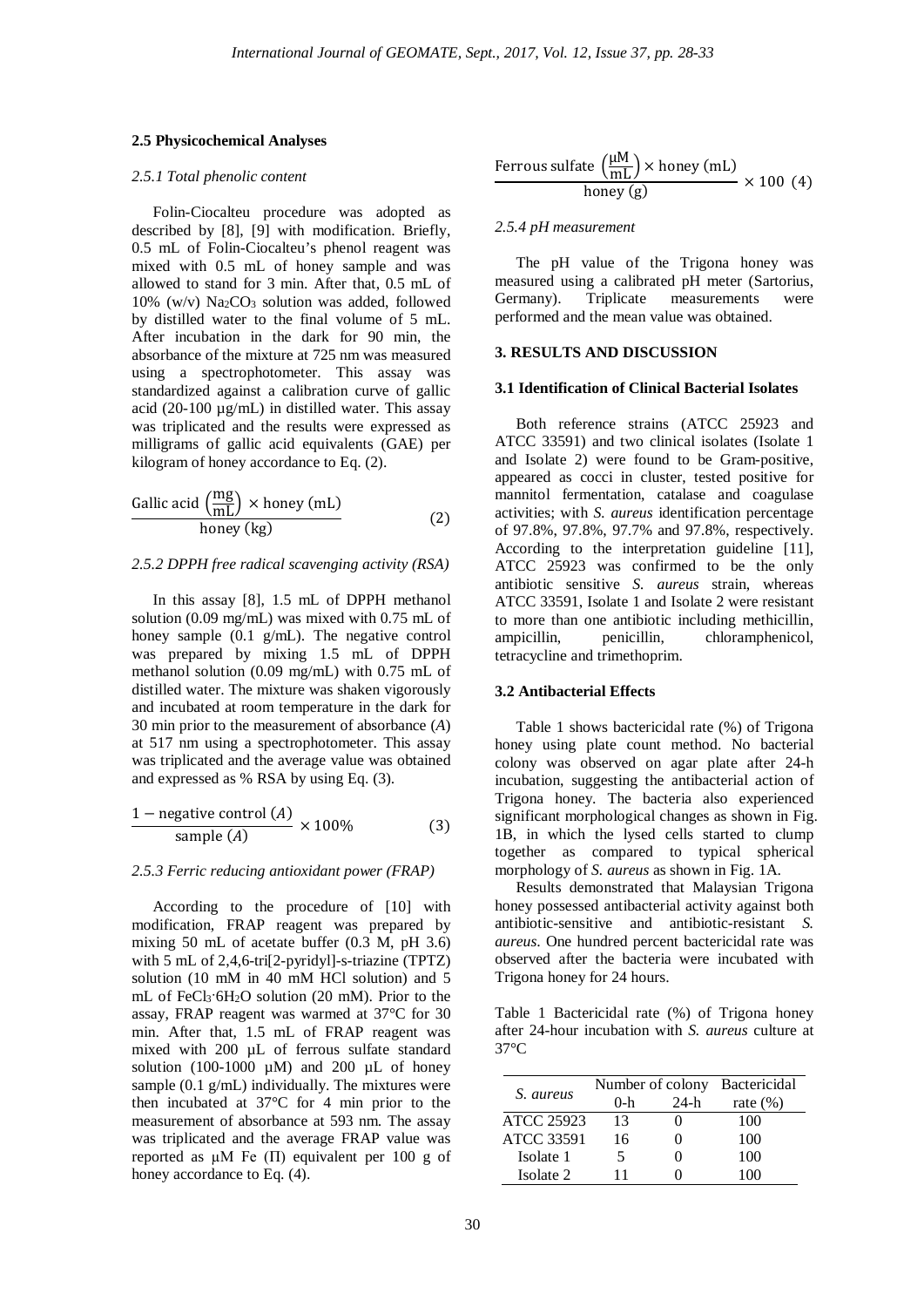

Fig. 1 The morphology (8000  $\times$  magnification) of *S. aureus* before (A) and after (B) treated with Trigona honey.

A similar study reported that the viability of *S. aureus* was significantly reduced after treated with Thailand stingless bee honeys [12]. Furthermore, the morphological changes of honey-treated *S. epidermidis* and *P. aeruginosa* exemplified by the swelling and lyses of the bacterial cells upon exposure to honey were also demonstrated in another similar study [13].

Honey has several well-known characteristics that are generally accepted as the contributing factors to its total antimicrobial activity. These factors include hydrogen peroxide production, phytochemical compounds, osmotic effect and low pH [14]. Although the antimicrobial activity of some honey is attributed predominantly to hydrogen peroxide activity, but certain honey, such as Manuka honey, remains bactericidal active after catalase treatment. This suggested that the antibacterial activity was not due to hydrogen peroxide activity but mostly attributable to the presence of unique phytochemicals in honey [14].

#### **3.3 Antibiofilm Properties**

Figure 2 shows the reducing effect of Trigona honey on established biofilm of four *S. aureus* isolates. In general, the higher the concentration of honey (%  $v/v$ ), the lower the reducing effect of

Trigona honey on biofilm. For each isolate, the greatest reduction of biofilm was found to be 51.84% for ATCC 33591 in 20% (v/v) honey; 27.14% for ATCC 25923 in 20% (v/v) honey; 74.69% for Isolate 1 in 40%  $(v/v)$  honey; and 44.99% for Isolate 2 in  $60\%$  (v/v) honey. The lowest biofilm reduction was found in  $100\%$  (v/v) honey for all isolates, where the lowest reduction (9.34%) was observed in ATCC 25923.



Fig. 2 Reducing effect of Trigona honey on established biofilm of ATCC 33591 (♦), ATCC 25923 ( $\blacksquare$ ), Isolate 1 ( $\blacktriangle$ ), and Isolate 2 ( $\bullet$ ).

Figure 3 shows the inhibitory effect of Trigona honey on biofilm formation of four *S. aureus* isolates. Results exhibited a steady rise of the inhibition on biofilm formation from 20%  $(v/v)$ until it reached the apex at about  $40\%$  (v/v) and steady afterward.



Fig. 3 Inhibitory effect of Trigona honey on biofilm formation of ATCC 33591 ( $\leftrightarrow$ ), ATCC 25923 (■), Isolate 1 (▲), and Isolate 2 (●).

The presence of water in honey is crucial for glucose oxidase to covert glucose into gluconic acid and hydrogen peroxide [15]. Trigona honey exhibited two to three times the reducing effect on biofilm at 20% (v/v) concentration than the undiluted sample. Results suggested that dilution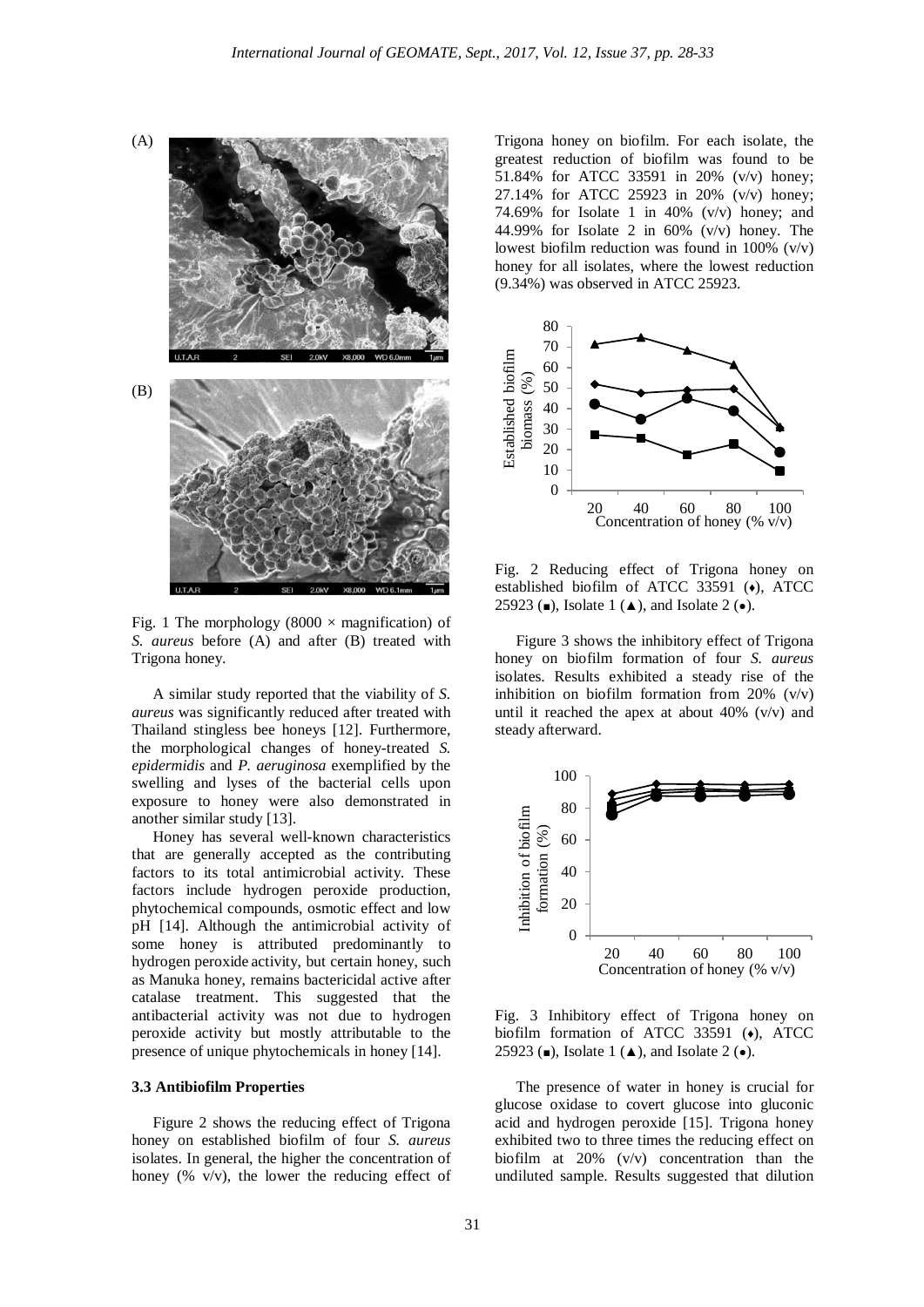of Trigona honey, especially 20% (v/v), led to the hydrolysis of glucose due to the activation of glucose oxidase to produce hydrogen peroxide. Low reduction effect on established biofilm was believed due to low moisture content in the undiluted honey.

Dilution slightly reduced inhibitory activity of Trigona honey on biofilm formation, but the inhibition remained at high level (75%-95%), suggested the synergism of other factors, such as phenolic compounds, acidity, and hyperosmorality, contributing the minimal inhibitory effect of biofilm formation. In addition, quorum sensing, which the bacterial cells communicate to each other and grow together, is one of the important steps for biofilm formation. It has been reported that honey was able to suppress a quorum sensing gene, AL-2, to prevent the formation of biofilm [1].

#### **3.4 Antioxidant Capacity and Acidity**

Trigona honey contains lower phenolic compounds (Table 2) than other stingless bee honeys that have been reported, such as stingless bee honey from Brazil (17-66 mg GAE/g of extract) [16] and from Australia (557.4 mg GAE/kg) [17], as well as other Malaysian honeybee honey, including Melaleuca honey (513.8 mg GAE/kg) [6], Acacia honey (186.70 mg GAE/kg), Pineapple honey (226.29 mg GAE/kg), Borneo honey (206.33 mg GAE/kg), and Tualang honey (352.73 mg GAE/kg) [18].

Table 2 Total phenolic content, antioxidant properties and pH value of Trigona honey

| Assay                  | Value                       |  |
|------------------------|-----------------------------|--|
| Total phenolic content | 106.62 mg GAE/kg honey      |  |
| DPPH free radical      | 40.94% RSA                  |  |
| scavenging activity    |                             |  |
| Ferric reducing        | 419.50 $\mu$ M Fe ( $\Pi$ ) |  |
| antioxidant power      | equivalent/100g honey       |  |
|                        | 2.31                        |  |

Note: GAE, gallic acid equivalents; RSA, radical scavenging activity.

Phenolic compounds that are generally found in honey include caffeic, chlorogenic, ellagic, ferulic, gallic, and *p*-coumaric acids, as well as kaempferol, chrysin, herperetin, luteolin, myricetin, and quercetin [19], [20]. In addition, a study [20] showed that the presence of phenolic acids, such as benzoic, caffeic, cinnamic, ferulic and gallic acids in honey, contributed the antibacterial activities against *S. aureus*, including MSSA and MRSA. The type and proportion of phenolic compounds in honey, however, vary depending on its botanical source since the compounds are derived from plants [16].

Furthermore, DPPH free radical scavenging activity and ferric reducing antioxidant power were shown to be positively correlated with the antibacterial effect of honey [6]. The presence of proton donor from antioxidant compounds causes the release of more protons which creates an acidic environment. The hyperacidification of bacterial plasma membrane occurs due to the acidification of intracellular cytosolic and proton donation, resulting in the disruption of bacterial cell. In addition, the acidic environment can also further inhibit the production of ATP by blocking  $H^+$ -ATPase enzyme [21]. However, Trigona honey (Table 2) exhibited relatively low radical scavenging activity (40.94%) and antioxidant power (419.50  $\mu$ M Fe ( $\Pi$ ) equivalent/100 g honey) than other Malaysian honey [6], [18]. This could be mainly attributed to low quantity of phenolic content in Trigona honey.

The pH of Trigona honey (pH 2.31) was lower than the reported average pH value of stingless bee honey  $(2.9-3.7)$  [16]. Due to the presence of gluconic acid, the acidity of honey is able to eradicate bacteria and prevent the development of biofilm [22]. Under experimental conditions, in particular with strongly diluted honey, the culture medium used tends to neutralize the acidity of the honey, thereby reducing or eliminating the inhibitory action; however, when honey is applied directly on a wound or ulcer, the bacteria can come into contact with the honey and thus acidity could be an important factor to eradicate bacteria [5].

#### **4. CONCLUSION**

Despite of moderate level of phenolic content and antioxidant capacity, acidic Trigona honey exhibited high level of inhibitory activity against *Staphylococcus aureus*, regardless planktonic or biofilm culture. Further studies could be directed towards the identification of bioactive components, to discover the remedy using Trigona honey in *S. aureus* wound infection.

### **5. ACKNOWLEDGMENTS**

The authors thank Faculty of Science, UTAR, for financial support.

# **6. REFERENCES**

- [1] Lee, J.H., Park, J.H., Kim, J.A., Ganesh, P.N., Moo, H.C., Lee, C.S., Lee, J., "Low concentration of honey reduce biofilm formation, quorum sensing, and virulence in *Escherichia coli* 0157:H7", Biofouling, Vol. 27(10), 2011, pp. 1095-1104.
- [2] Costerton, J.W., Stewart, P.S. and Greenberg, E.P., "Bacterial biofilm: a common cause of